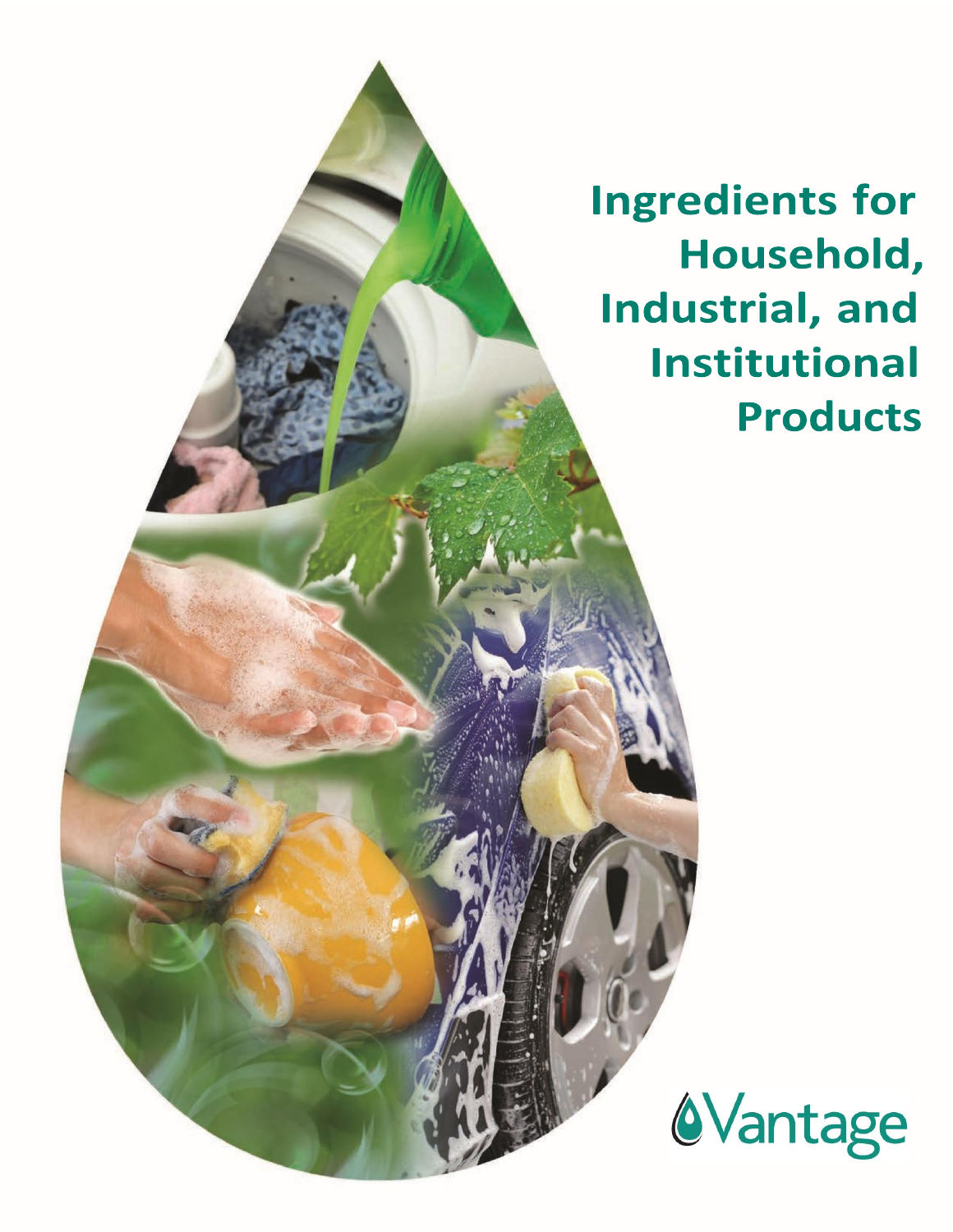# **Ingredients for Household, Industrial, and Institutional Products**

Vantage Specialties is a manufacturer of high-quality, specialty chemicals designed for use in a broad range of industrial and consumer applications. These specialty chemicals include methyl esters, silicone derivatives, emulsions, PEGs, and a variety of plant-derived surfactants and emulsifiers for Household, Industrial, and Institutional products. Vantage serves its customers with select ingredients for many applications, including:

- 
- Low VOC and NPE-free cleaners Automotive appearance products Odor neutralizers
- Hard surface cleaners and degreasers Conditioners and protectants for leather, vinyl, and rubber Laundry products
- 

• Polishes for floors, furniture, and vehicles

Vantage's multi-functional manufacturing facility, complete with state-of-the-art process and lab equipment, has many widely recognized quality certifications including: ISO 9001-2008, Kosher and Kosher for Passover (OU), Halal, USP/NF, and cGMP for food grade certified production.

### **Specialty Emulsifiers**

Vantage has developed specialty surfactants for unique formulations. A select group of these products is listed below with a brief description of their primary applications.

| Product            | <b>Description</b>  |               |                                                           | <b>USA</b>  |            | CAN         | EU            | <b>JPN</b>  | <b>KOR</b> | <b>CHN</b>   | <b>AUS</b>  | PHL          |
|--------------------|---------------------|---------------|-----------------------------------------------------------|-------------|------------|-------------|---------------|-------------|------------|--------------|-------------|--------------|
|                    |                     | Appearance    | <b>Applications</b>                                       | <b>TSCA</b> | <b>DSL</b> | <b>NDSL</b> | <b>EINECS</b> | <b>ENCS</b> | ECS        | <b>IECSC</b> | <b>AICS</b> | <b>PICCS</b> |
| LUMULSE EP-EF      | d-Limonene          | Yellow liquid | Emulsifier for clear, microemulsions for                  |             |            |             |               |             |            |              |             |              |
|                    | microemulsifier     |               | hard surface cleaners and degreasers                      |             |            |             |               |             |            |              |             |              |
| LUMULSE EST-300    | High erucic acid    | Yellow liquid | Emulsifier with lubricity; emulsifies                     |             |            |             |               |             |            |              |             |              |
|                    | rapeseed alkoxylate |               | methyl soyate                                             |             |            |             |               |             |            |              |             |              |
| LUMULSE EST-500 LF | Alcohol alkoxylate  |               | Straw-colored liquid   Low foaming surfactant, detergent, |             |            |             |               |             |            |              |             |              |
|                    |                     |               | wetting agent for hard surface cleaners                   |             |            |             |               |             |            |              |             |              |

#### **Silicone Derivatives and Emulsions**

Vantage produces a variety of specialty silicone derivatives that serve as performance-enhancing additives, including nonionic, anionic, and cationic silicone copolyol esters. Vantage also manufactures emulsions that are used in many types of applications, including mold releases, lubricants, polishes, and surface protectants. The emulsions are water-dispersible and can be used as bases for formulations or dilutable concentrates.

| Product               | <b>Description</b>                                   | Appearance           | <b>Applications</b>                                                                                                                       | <b>USA</b>  |            | CAN         | <b>EU</b>     | <b>JPN</b>  | <b>KOR</b> | <b>CHN</b>   | AUS         | PHL          |
|-----------------------|------------------------------------------------------|----------------------|-------------------------------------------------------------------------------------------------------------------------------------------|-------------|------------|-------------|---------------|-------------|------------|--------------|-------------|--------------|
|                       |                                                      |                      |                                                                                                                                           | <b>TSCA</b> | <b>DSL</b> | <b>NDSL</b> | <b>EINECS</b> | <b>ENCS</b> | <b>ECS</b> | <b>IECSC</b> | <b>AICS</b> | <b>PICCS</b> |
| LAMBENT 703           | Silicone copolyol<br>ester blend                     | Straw-colored liquid | Wetting agent, rinse aid for car<br>washes, gloss enhancer                                                                                | <b>PE</b>   | L.         |             |               |             |            |              |             |              |
| LAMBENT MFF 159-100   | Silicone copolymer<br>blend                          | Straw-colored liquid | Wetting agent, rinse aid for car<br>washes, gloss enhancer                                                                                | ٠           | ٠          |             | ö             | ٠           | ٠          | ٠            | ٠           | ٠            |
| LAMBENT MFF-199 SW    | Silicone polyether                                   | Amber liquid         | Excellent wetting and spreading agent<br>for aqueous solutions, including<br>water-based cleaners                                         | ٠           | ٠          |             | ٠             |             | $\bullet$  |              | $\bullet$   |              |
| LAMBENT QUAT 400 M    | Silicone quaternary<br>compound                      | Yellow liquid        | Rinse aid for car wash detergents,<br>textile softener, anti-stat                                                                         | ٠           |            |             |               |             |            |              |             |              |
| <b>LAMBENT WAX WS</b> | Silicone copolyol<br>wax                             | White solid          | Water-soluble wax, leaves hydrophilic<br>film for sheeting, gloss enhancer                                                                |             | ٠          |             | ö             | ٠           | ٠          | ٠            | ٠           | ٠            |
| <b>SYNGARD CPI</b>    | Silicone copolyol<br>carboxylate                     | Light yellow liquid  | Laundry care additive for softening                                                                                                       | ٠           |            |             |               |             |            |              |             |              |
| <b>SYNGARD CS WAX</b> | Carnauba wax and<br>silicone copolyol<br>ester blend | Yellow liquid        | Wetting agent, rinse aid for car<br>washes, gloss enhancer                                                                                | <b>PE</b>   | L          |             |               |             |            |              |             |              |
| <b>SYNGARD WD-A</b>   | Siliconized zinc<br>compound                         | Light yellow liquid  | Water-soluble odor neutralizer                                                                                                            |             |            |             |               |             |            |              |             |              |
| LAMBENT E-2140        | 60% Silicone                                         | Milky white liquid   | Lubricant, mold release, polish                                                                                                           | ٠           | ٠          |             |               |             |            |              |             |              |
| LAMBENT E-2140 35% FG | 35% Silicone<br>emulsion                             | Milky white liquid   | Lubricant, mold release, polish; may be<br>used as an additive as described in 21<br>CFR 175.300, 176.170, 176.180, and<br>177.2800       |             |            |             |               |             |            |              |             |              |
| LAMBENT E-2145 HG     | 60% Silicone<br>emulsion                             | Milky white liquid   | Lubricant, mold release, surface<br>treatment for rubber and vinyl; tire<br>dressings for rich black finish (restores<br>"new tire" look) |             |            |             |               |             |            |              |             |              |
| <b>SYNGARD WFA</b>    | 38% Silicone<br>emulsion                             | Milky white liquid   | Lubricant, mold release, polish,<br>additive for wind-shield wiper fluids<br>for easy glide of wipers and water<br>beading                | $\bullet$   |            |             |               |             |            |              |             |              |

 $PE =$  Polymer Exempt  $L =$  Import quantity may be limited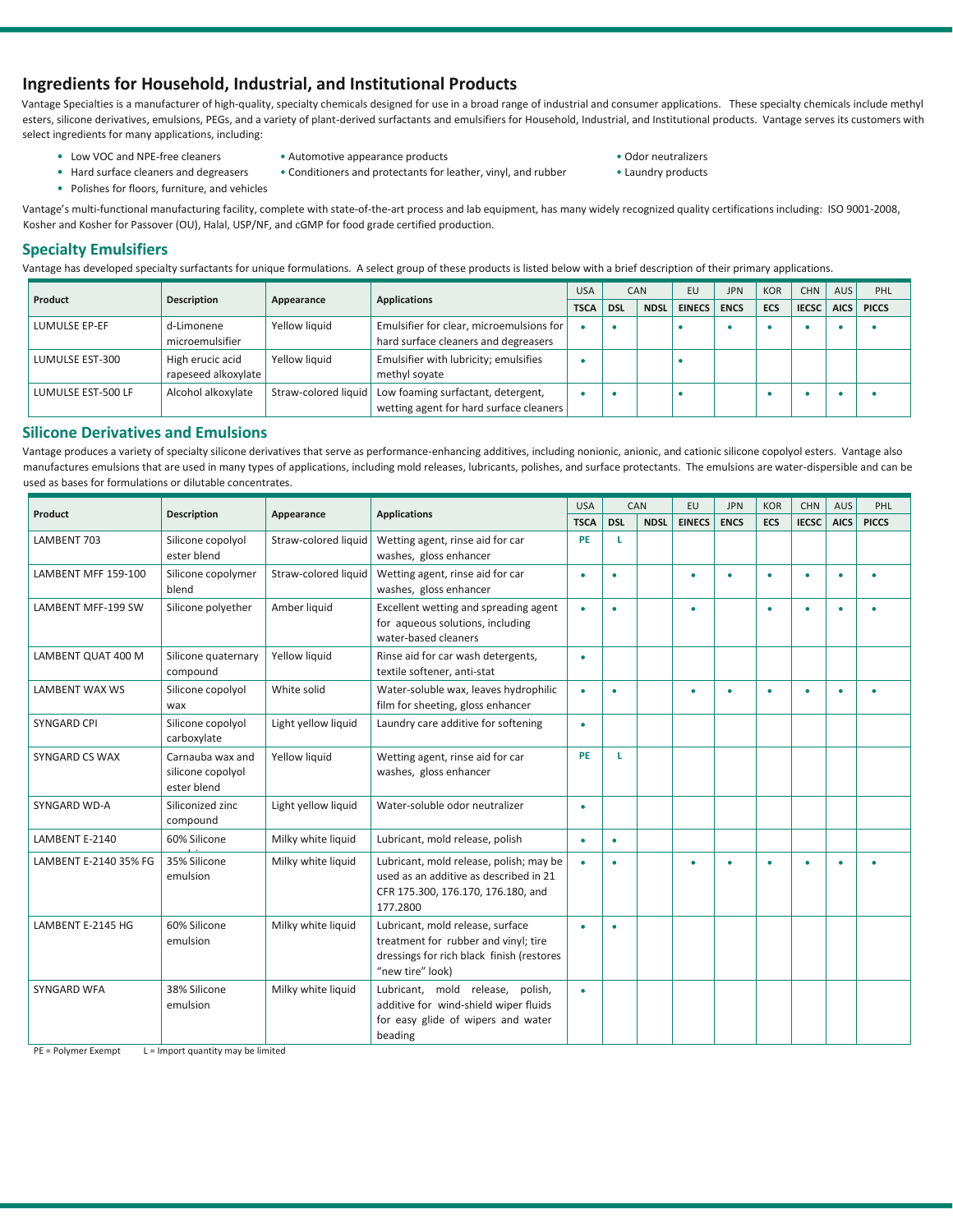### **Methyl Esters**

Canola and soybean oil are the basis for Vantage's methyl esters. These plant-derived methyl esters can be used in environmentally-friendly cleaning products, including those requiring reduced VOC content.

| Product        | <b>Description</b> | Appearance    | <b>VOC</b> | <b>Applications</b>                                                                     | <b>USA</b>  |            | <b>CAN</b>  | EU            | <b>JPN</b>  | <b>KOR</b> | <b>CHN</b>   | <b>AUS</b>  | PHL          |
|----------------|--------------------|---------------|------------|-----------------------------------------------------------------------------------------|-------------|------------|-------------|---------------|-------------|------------|--------------|-------------|--------------|
|                |                    |               |            |                                                                                         | <b>TSCA</b> | <b>DSL</b> | <b>NDSL</b> | <b>EINECS</b> | <b>ENCS</b> | ECS        | <b>IECSC</b> | <b>AICS</b> | <b>PICCS</b> |
| OLEOCAL ME-112 | Methyl canolate    | Yellow liquid | .90%       | Cleaners, degreasers; removes soils such as<br>adhesives, resins, waxes, and graffiti   |             |            |             |               |             |            |              |             |              |
| OLEOCAL ME-130 | Methyl soyate      | Yellow liquid | 2.30%      | Cleaners, degreasers; removes soils such as  <br>adhesives, resins, waxes, and graffiti |             |            |             |               |             |            |              |             |              |

## **NonIonic Surfactants**

Vantage offers a variety of surfactant families, each with wide HLB ranges and various cloud points. Our core product chemistries include castor oil ethoxylates, alcohol and glycerine ethoxylates, EO/PO block copolymers, glycerol esters, PEGs, PEG esters, polysorbates, and sorbitan esters.

### **Castor Oil Ethoxylates**

Castor oil ethoxylates are resistant to hydrolysis and can be used in a wide pH range. They are commonly used as solubilizers and may be used to enhance the gelling properties of other surfactants in water-in-oil emulsions.

| Product        | <b>Chemical Name</b>             |                   | HLB <sup>1</sup> | <b>Cloud Point.</b>               | <b>USA</b>  |            | <b>CAN</b>  | EU            | <b>JPN</b>  | <b>KOR</b> | <b>CHN</b>   | <b>AUS</b>  | PHL          |
|----------------|----------------------------------|-------------------|------------------|-----------------------------------|-------------|------------|-------------|---------------|-------------|------------|--------------|-------------|--------------|
|                |                                  | Appearance        |                  | $^{\circ}$ C (1% ag) <sup>2</sup> | <b>TSCA</b> | <b>DSL</b> | <b>NDSL</b> | <b>EINECS</b> | <b>ENCS</b> | ECS        | <b>IECSC</b> | <b>AICS</b> | <b>PICCS</b> |
| LUMULSE CO-25  | POE (25) Castor oil              | Yellow liquid     | 10.8             | >100                              |             |            |             |               |             |            |              |             |              |
| LUMULSE CO-40  | POE (40) Castor oil              | Yellow liquid     | 13               | 82                                |             |            |             |               |             |            |              |             |              |
| LUMULSE HCO-25 | POE (25) Hydrogenated castor oil | Yellow liquid     | 10.8             | 88                                |             |            |             |               |             |            |              |             |              |
| LUMULSE HCO-40 | POE (40) Hydrogenated castor oil | Soft yellow paste | 14               | 100                               |             |            |             |               |             |            |              |             |              |

#### **Ethoxylated Alcohols and Ethoxylated Glycerine**

Ethoxylated alcohols and ethoxylated glycerine are compatible with anionic, cationic, and amphoteric surfactants to aid in formulating complex emulsions. They are resistant to hydrolysis and can be used in a wide pH range. Ethoxylated alcohols are emulsifiers and detergents, and are often used in hard surface cleaners and laundry products. They are also commonly used as NPE replacements. Ethoxylated glycerine products are excellent humectants, foam stabilizers, and pigment dispersants.

|                            | <b>Chemical Name</b> |                    | HLB <sup>1</sup> | Cloud Point,                      | <b>USA</b>  |            | <b>CAN</b>  | EU            | <b>JPN</b>  | <b>KOR</b> | <b>CHN</b>   | <b>AUS</b>  | <b>PHL</b>   |
|----------------------------|----------------------|--------------------|------------------|-----------------------------------|-------------|------------|-------------|---------------|-------------|------------|--------------|-------------|--------------|
| Product                    |                      | Appearance         |                  | $^{\circ}$ C (1% aq) <sup>2</sup> | <b>TSCA</b> | <b>DSL</b> | <b>NDSL</b> | <b>EINECS</b> | <b>ENCS</b> | <b>ECS</b> | <b>IECSC</b> | <b>AICS</b> | <b>PICCS</b> |
| LUMULSE 1804               | Oleth-4              | Opaque liquid      | 8                | D                                 |             |            |             |               |             |            |              |             |              |
| LUMULSE 1820               | Oleth-20             | White solid        | 15               | >100                              |             |            |             |               |             |            |              |             |              |
| LUMULSE CS-20              | Ceteareth-20         | White flakes       | 15.2             | >100                              |             |            |             |               |             |            |              |             |              |
| LUMULSE L-4                | Laureth-4            | Pale yellow liquid | 9.5              | D                                 |             |            |             |               |             | ٠          |              |             |              |
| LUMULSE L-7                | Laureth-7            | Pale yellow liquid | 12.6             | 50                                |             |            |             |               |             |            |              |             |              |
| LUMULSE L-23               | Laureth-23           | White solid        | 16.7             | >100                              |             |            |             |               |             |            |              |             |              |
| LUMULSE POE (12) Glycerine | Glycereth-12         | Pale yellow liquid | 17               | >100                              |             |            |             |               |             |            |              |             |              |
| LUMULSE POE (26) Glycerine | Glycereth-26         | Pale yellow liquid | 18.4             | >100                              |             |            |             |               |             | ٠          |              |             |              |

#### **EO/PO Block Copolymers**

The following EO/PO block copolymers are used as rinse aids and in applications requiring low foam, such as automatic dishwashing detergents and hard surface cleaners.

| Product        | <b>Chemical Name</b> |              | HLB <sup>1</sup> | <b>Cloud Point,</b>               | <b>USA</b>  |            | CAN         | <b>EU</b>     | <b>JPN</b>  | <b>KOR</b> | <b>CHN</b>   | <b>AUS</b>  | PHL          |
|----------------|----------------------|--------------|------------------|-----------------------------------|-------------|------------|-------------|---------------|-------------|------------|--------------|-------------|--------------|
|                |                      | Appearance   |                  | $^{\circ}$ C (1% ag) <sup>2</sup> | <b>TSCA</b> | <b>DSL</b> | <b>NDSL</b> | <b>EINECS</b> | <b>ENCS</b> | <b>ECS</b> | <b>IECSC</b> | <b>AICS</b> | <b>PICCS</b> |
| LUMULSE 1061-L | Poloxamer 181        | Clear liquid |                  | 24                                |             |            |             |               |             |            |              |             |              |
| LUMULSE 1062-L | Poloxamer 182        | Clear liquid |                  | 32                                |             |            |             |               |             |            |              |             |              |

#### **Glycerol Esters**

1

Glycerol esters are low HLB emulsifiers that will form water-in-oil emulsions when used alone. They may also be used to modify viscosity and stabilize emulsions.

|                 |                               |               |                  | Cloud Point,                      | <b>USA</b>  |            | CAN         | EU            | <b>JPN</b>  | <b>KOR</b> | <b>CHN</b>   | <b>AUS</b>  | PHL          |
|-----------------|-------------------------------|---------------|------------------|-----------------------------------|-------------|------------|-------------|---------------|-------------|------------|--------------|-------------|--------------|
| Product         | <b>Chemical Name</b>          | Appearance    | HLB <sup>1</sup> | $^{\circ}$ C (1% aq) <sup>2</sup> | <b>TSCA</b> | <b>DSL</b> | <b>NDSL</b> | <b>EINECS</b> | <b>ENCS</b> | ECS        | <b>IECSC</b> | <b>AICS</b> | <b>PICCS</b> |
| LUMULSE GMO K   | Glycerol Monooleate           | Yellow liquid | 2.8              |                                   |             |            |             |               |             |            |              |             |              |
| LUMULSE GMS K   | <b>Glycerol Monostearate</b>  | White flakes  | 3.9              |                                   |             |            |             |               |             |            |              |             |              |
| LUMULSE PGO-3 K | <b>Triglycerol Monooleate</b> | Amber liquid  | 6.2              |                                   |             |            |             |               |             |            |              |             |              |

<sup>&</sup>lt;sup>1</sup> Calculated HLB  $^2$  I = Insoluble in water, D = Dispersible in water